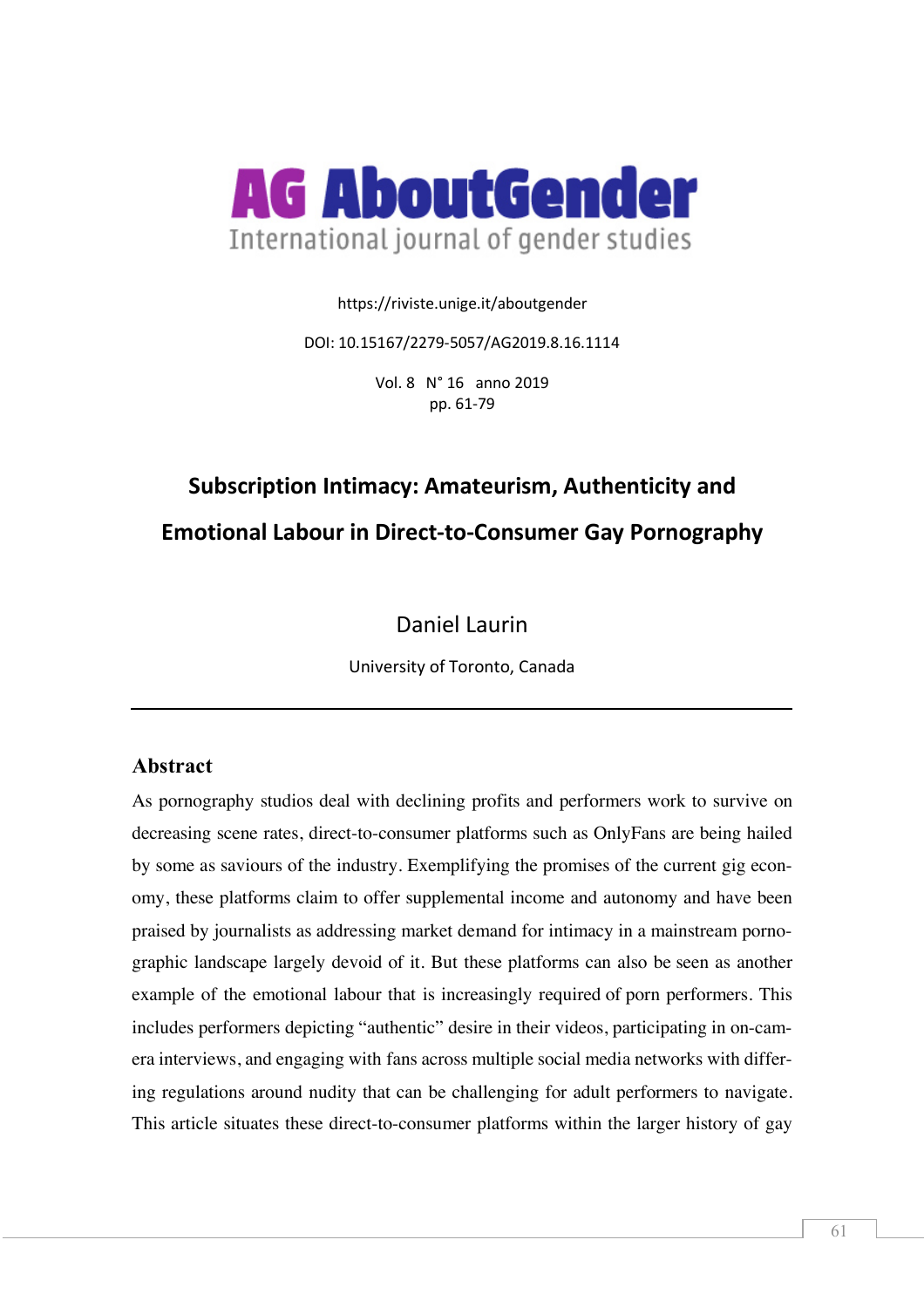porn production, amateur video, and discourses of authenticity, and considers the possibilities of monetizing new forms of emotional labour, or what I refer to as "subscription intimacy".

**Keywords**: gay pornography, authenticity, amateur pornography, emotional labour, social media.

A funny thing happened on my Instagram feed in Spring 2019 when several of the "fitness models" I follow began appearing together in each other's posts, all wearing the same branded swimwear and underwear. Box Menswear, it turned out, had orchestrated a 10 day party in Koh Samui, Thailand<sup>1</sup>, to publicize the launch of their new swimwear line and had invited some of «the most-followed models around» (Grant 2019). Box also invited gay men's blog «Queerty», as well as photographers Jake O'Donnell and Carlos Trey Salazar, whose work focuses almost exclusively on partially unclothed, muscled white men and whose combined follower counts total more than 125 thousand. In a blog post announcing the venture, Queerty teased: «The stunning locale is a \$5 million villa atop the Bophut hills boasting an amazing view of the paradise island. We're sure that'll make the perfect backdrop for some tastefully jaw-dropping thirst traps» (*Ibidem*). The "thirst trap" is a product of selfie culture and refers to a photo that is «used to entice a response, usually in the form of praise, compliments, or more explicit expressions of ardent desire» (Merriam Webster, *Thirst Trap*). The content generated on the Box menswear Thailand trip was certainly engineered to generate expressions of ardent desire. In fact, the trip functioned as a sort of thirst trap factory, with models taking photos and videos of themselves and one another in Box-branded speedos by the infinity pool, posing in towels in the marble-and-chrome bathrooms of their villa, and working up a sweat together at a local CrossFit gym. While these posts were no thirstier than these models'

<sup>&</sup>lt;sup>1</sup> Thailand is a popular destination for Lebt travellers. In 2018 gay tourism contributed an estimated 1.15% to the country's gross domestic product – a greater share than any other nation. Randy Thanthong-Knight (2019) *Thailand's Tourism Industry Looks to Cash In on Same-Sex Partner Law*, «Bloomberg», 12 March 2019, https://www.bloomberg.com/news/articles/2019-03-12/thailand-s-tourism-industry-looks-to-cashin-on-same-sex-law.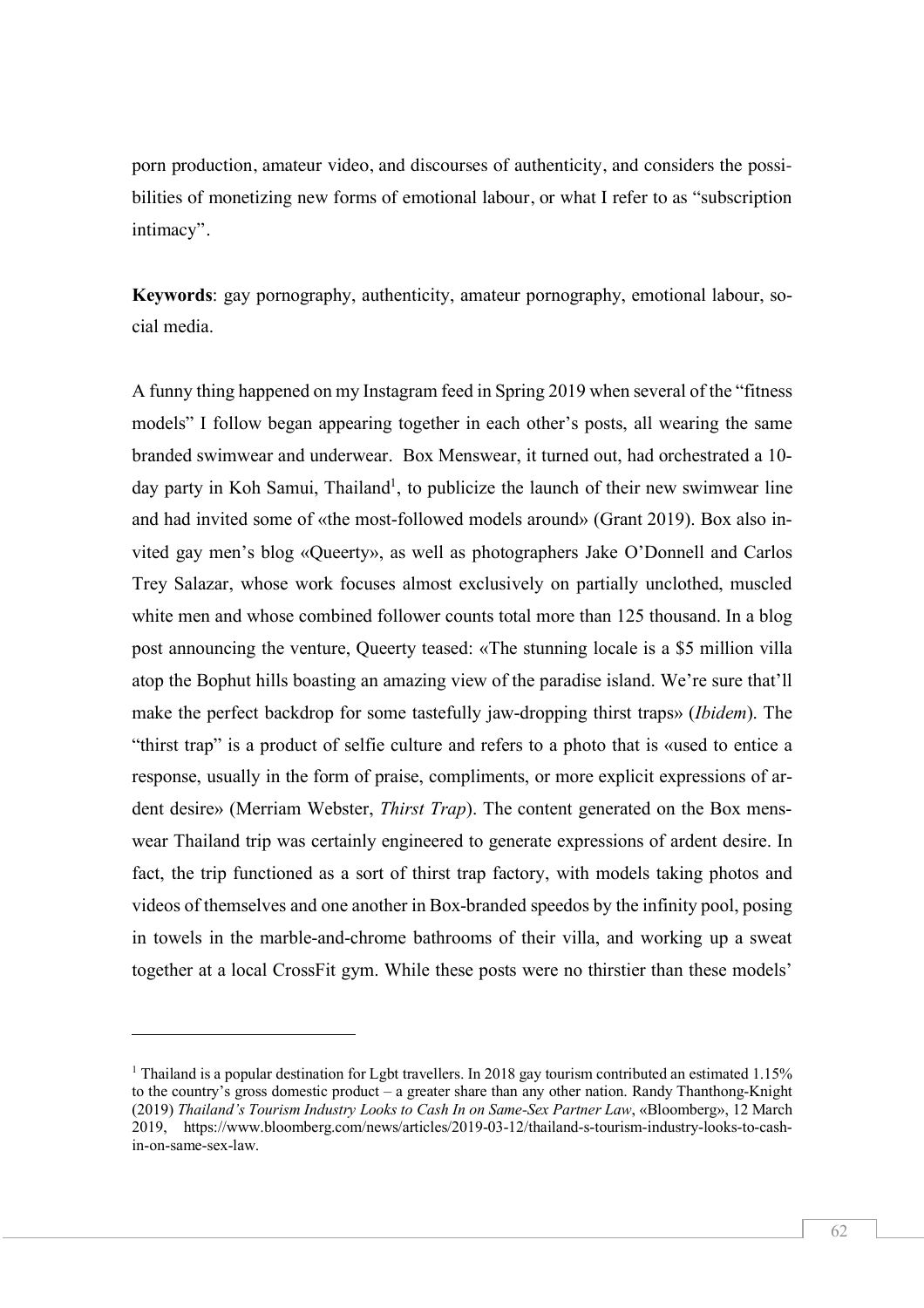usual content, their stories were another matter altogether. Instagram stories are by default ephemeral: once uploaded they remain visible for 24 hours and then they disappear. In these disappearing posts, models would tease racier and possibly even explicit content available on their OnlyFans – a subscription platform in which users subscribe to their favorite content producers for a monthly fee. Although I had a passing familiarity with the platform, this was the first time I had seen it marketed through social media. I was intrigued by what seemed like a new, collaborative model of porn production and distribution.

OnlyFans and its competitor JustFor.Fans are what feminist labour scholar Heather Berg has called direct-to-consumer distribution methods. Both platforms allow models to set their own subscription rates, which usually fall anywhere between \$9.99 and \$29.99 a month, with both platforms claiming 20 percent of these fees. Models post photo and video content, which is often captured on their smartphones, though some models also boast "premium" content that includes professional photoshoots. Though OnlyFans allows pornographic content, this is not mentioned on their website; instead, they market themselves as a «useful tool for YouTubers, fitness trainers, models and other public figures or influencers» (*OnlyFans* 2019). JustFor.Fans, on the other hand, was started in response to OnlyFans in 2018 by gay porn producer and performer Dominic Ford (Parham 2019) and is more explicitly "adult." Its landing page, for example, features free previews of porn clips sorted into categories that include "Men," "Women," and "Trans." The default category, however, is set to "Men," perhaps hinting at the site's primary audience<sup>2</sup>.

These direct-to-consumer platforms highlight many of the issues that animate the contemporary gay male pornographic industry. As repositories for self-produced material, they play to market tastes for "amateur" or "intimate" content. They boast deep social media integration and messaging systems, indicative of both the self-marketing demanded of porn performers across social media, as well as the emotional labour that is increasingly part of the job. As examples of the current gig or platform economy, they

l

<sup>&</sup>lt;sup>2</sup> While Ford did not release subscriber demographics, he did note that the majority of models were male, and gay male porn stars were «instrumental in spreading the word about the site» (Parham 2019).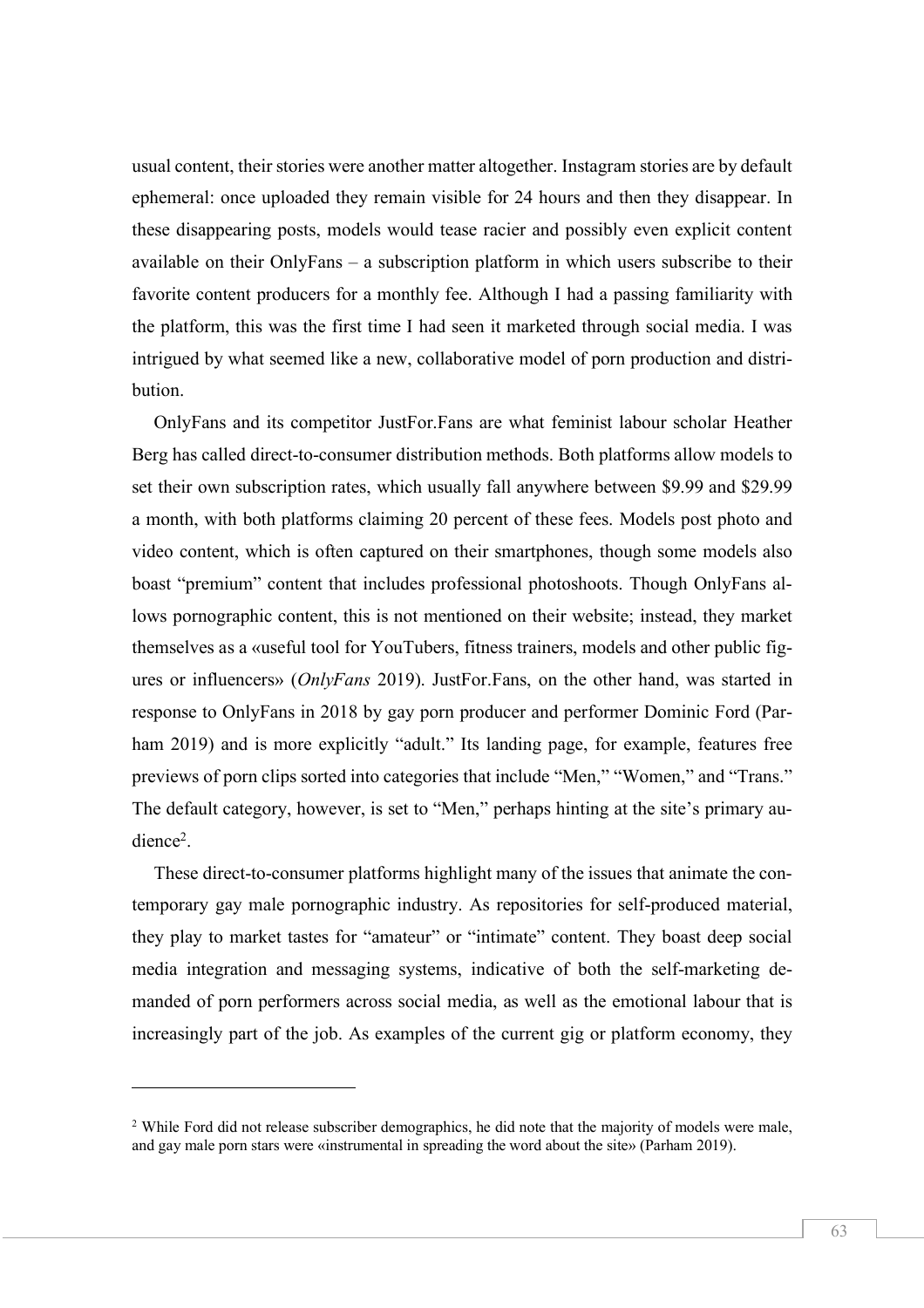also speak to the ways in which performers are adapting to a changing industry. During the 10-day Thailand trip referenced above, all of these issues came to life in saturated color across my Instagram feed and stories. Models posted social-media appropriate teases of the content they were generating for their more risqué OnlyFans or JustFor.Fans accounts: nude photos cropped in such a way to be suggestive, but not too revealing; smartphone videos of naked men posing or masturbating while expertly covered up with text or digital stickers, which were accompanied by links embedded to the full, uncensored and paid content. Models promoted each other's accounts by tagging one another in photos and posting stories with embedded referral links to models' OnlyFans pages, both of which direct traffic and generate referral fees. Models showed the kind of access these platforms granted paying subscribers by posting screenshots of messages they received from satisfied customers complimenting their bodies, telling them how hot a certain post was, or thanking them for helping them "get off".

My broader research on contemporary online gay pornography focuses on discourses of reality and authenticity. Platforms such as OnlyFans represent new iterations of the demand for amateur or Do-It-Yourself (Diy) porn content; and yet, the deep and sustained social media integration and promotion that appears inherent to them also speak to another area of interest: the increased emotional labour that is seemingly required in online reality or amateur gay porn. Emotional labour, according to sociologist Arlie Hochschild, is the process by which workers are expected to produce, manage, and indeed market authentic emotions as an essential component of their job (1983). The concept of emotional labour has become increasingly central to scholarship on sex work, with research showing that sex workers do not just sell sexual encounters, but emotional connections that clients are willing to pay for (Chapkis 1997). But what does emotional labour look like in the context of an increasingly digitized, mediated, and commodified sexual world?.

In this article, I situate these newer subscription revenue models within a larger history of the distribution and consumption of gay pornography and amateur pornography. I examine how the discourses surrounding these platforms position them as providing intimate access to adult performers, what I refer to as "subscription intimacy." I argue that sites such as OnlyFans are producing new forms of performer engagement and emotional labour, becoming yet another social media presence for them to manage and further taxing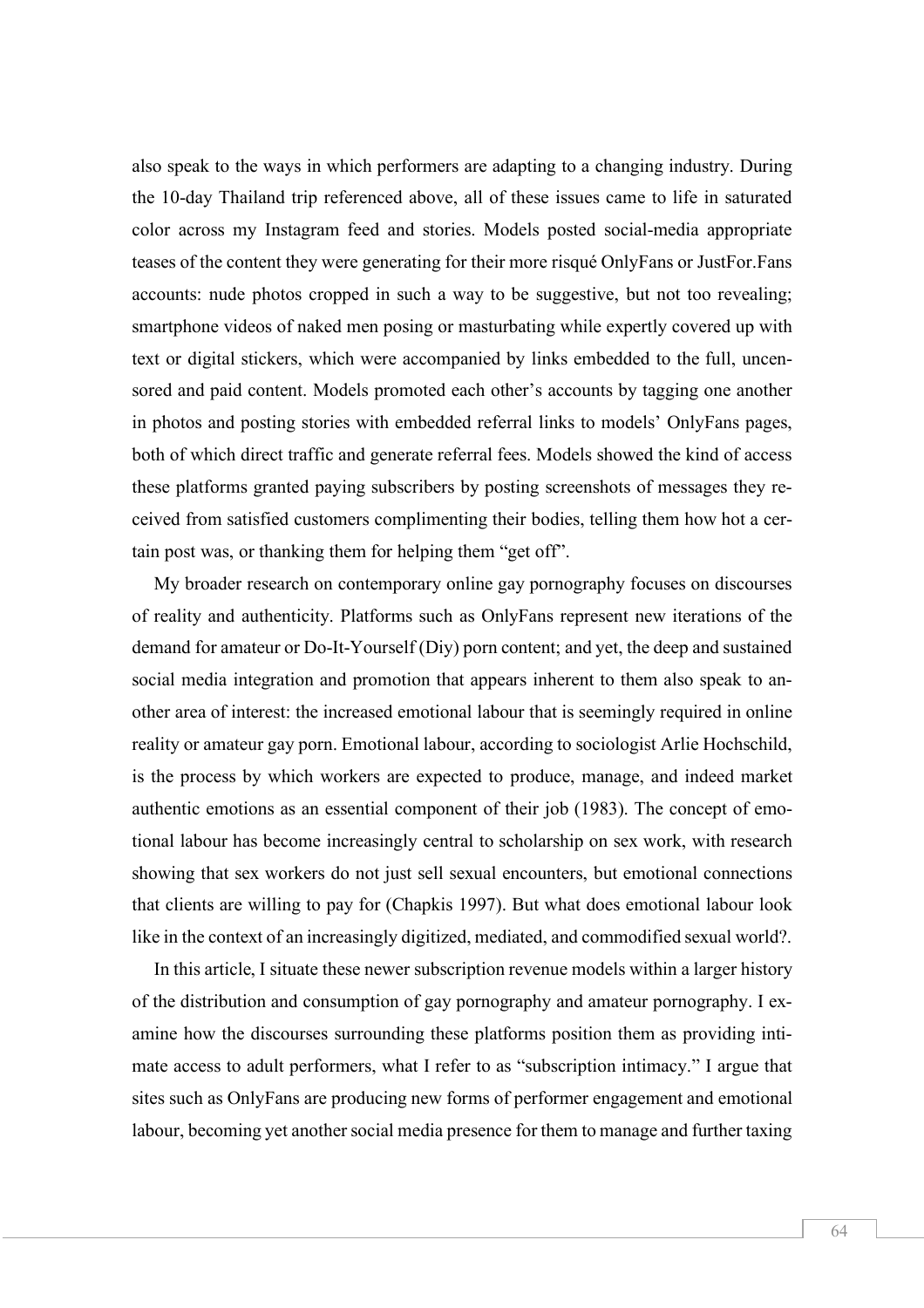adult performers who must always appear "on" and accessible in order to maximize their earning potential in a rapidly changing adult industry.

## **1. A Brief History of Gay Pornography**

The distribution and consumption of moving-image gay pornography have changed significantly since its beginnings, due largely to various technological shifts. Stag films, for example, which were made and exhibited for male viewers in the first half of  $20<sup>th</sup>$  century, were early iterations (see Williams 1989). Queer film scholar Thomas Waugh estimates that there were approximately 2000 of these films produced between 1915 and 1968 (2004, 127). Due to their illegal nature, they were mostly exhibited in private settings, including stag parties, Legion clubs, and fraternity parties (Di Lauro and Rabkin 1976, 54-57). While these films were not gay, per se, Waugh notes that they often traded in homosocial or homoerotic content, e.g., men sharing women, men getting off on watching men with women, supplanting men with women, and procuring women for other men (Waugh 2004, 133). Any overtly homoerotic behavior was exceedingly rare and always took place in the context of heterosexual relations, serving to «bolster heterosexual hegemony» (Waugh 1996, 310). Though there were no discrete gay audiences to speak of at the time, private gay men's viewings have been documented (Waugh 2004, 133).

At the end of WWII, as the popularity of stag films began to wane, physique films by the likes of Bob Mizer and the Athletic Models Guild began to take their place. Ostensibly just exercise films for the athletically inclined, physique films were legal films that pandered to a secret queer desire. Models posed in microscopic posing straps – a sort of pouch on a string – exercised nude, play-wrestled, or acted out Greco-Roman fantasies. Distributed by mail-order to home viewing audiences, they were consumed both solo and in private group events (*ibidem*, 138). In the 1960s the content became more homosexual than homoerotic, and began featuring more explicit sexual action. While still available via mail-order, these films were also exhibited in adult cinemas (Mercer 2017, 50).

A new era of gay porn was ushered in with the 1971 release of Wakefield Poole's *Boys in the Sand*. *Boys in the Sand* is often cited as the first feature-length narrative porn film,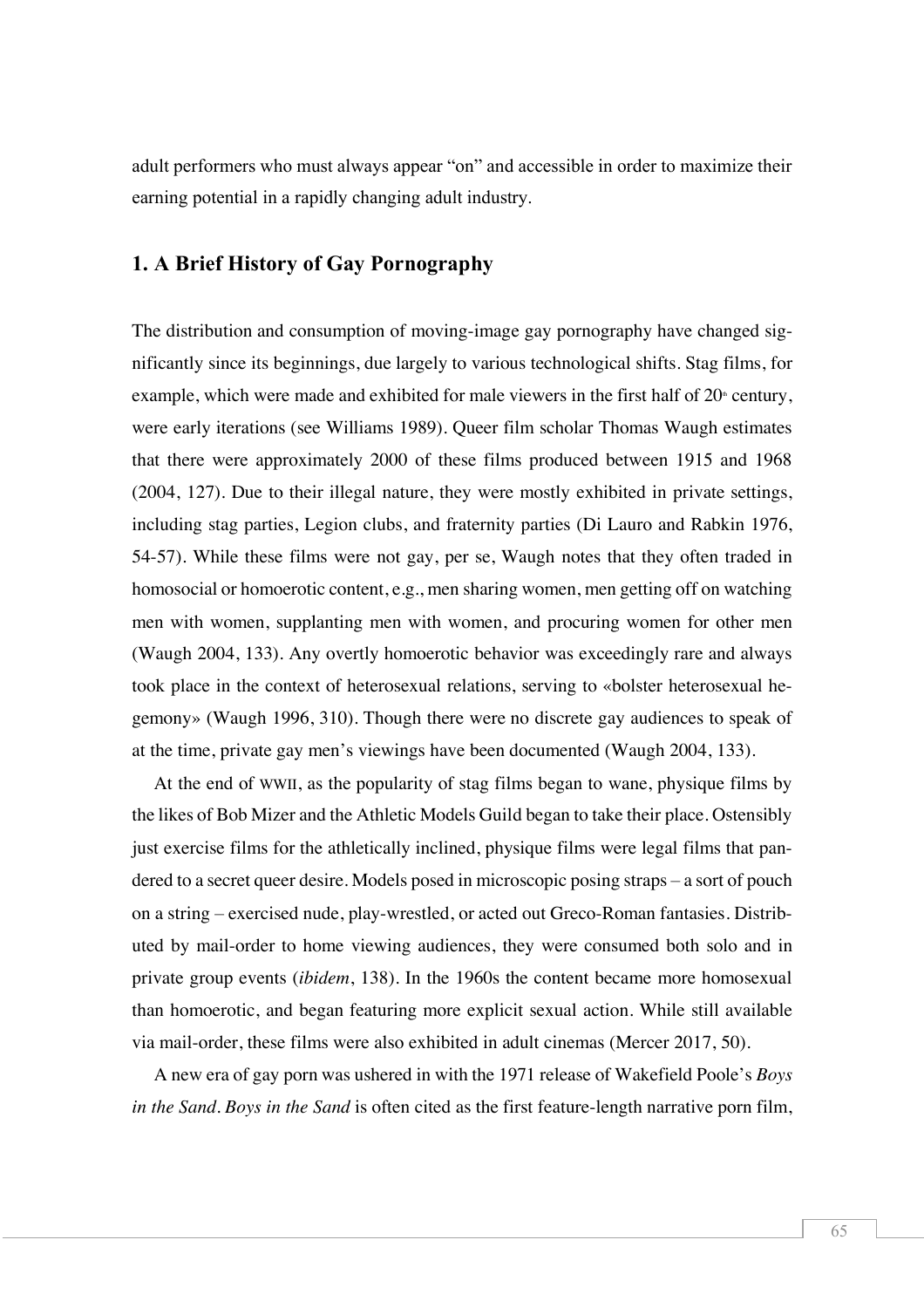predating *Deep Throat* by a year. *Boys* became the first porn film to be reviewed in *Variety* and was a hit with both gay and straight audiencesin mainstream movie theatres across the United States (Escoffier 2014, 319). Other gay pornographic films followed, such as Fred Halsted's *L.A. Plays Itself* and Joe Gage's working men trilogy: *Kansas City Trucking Company* (1976)*, El Paso Wrecking Corp* (1978) and *L.A. Tool & Die* (1979). As home video equipment became more affordable and ubiquitous at the beginning of the 1980s, gay pornography moved out of the theatres and into the home. Arriving just before the Aids crisis would completely transform gay sexuality and sex practices, Vhs porn became, as Chris Mann of Catalina Video put it in 1988, «an alternative, a surrogate… to going out and having sex» (quoted in Escoffier 2014, 189). Video catalogs and rental shops blossomed<sup>3</sup>.

As porn went digital in the early  $2000$ ,  $-$  first with Dvd and then with online distribution – consumption remained firmly rooted in the privacy of the home. Online-only studios emerged, and the feature-length films were largely abandoned in favour of bandwidth-friendly vignettes approximately 15 to 30 minutes in length (Mercer 2017, 59). Today, studios operate on subscription models, and scenes can be individually streamed and downloaded. Just like the movie and the music industries before it, the porn industry has, in recent years, seen its profits siphoned off by piracy. Tube sites, such as XTube and PornHub, on which pirated content can be uploaded and viewed for free, are the biggest offenders. Unlike the more politically powerful record and film industries, porn studios were limited in their ability to sue their adversaries. As a result, profits declined and the rates that performers could expect to be paid for their work tumbled as well (Bernstein 2019).

### **2. Amateur Porn and Authenticity**

l

The appeal to amateurism has often served to bolster pornography's affective charge or heighten its appeal. By definition, amateur content describes an intent – making porn not

<sup>&</sup>lt;sup>3</sup> For a thorough historical account of straight adult video stores and guides, see Peter Alilunas's (2016), *Smutty Little Movies: The Creation and Regulation of Adult Video*, Oakland: University of California Press.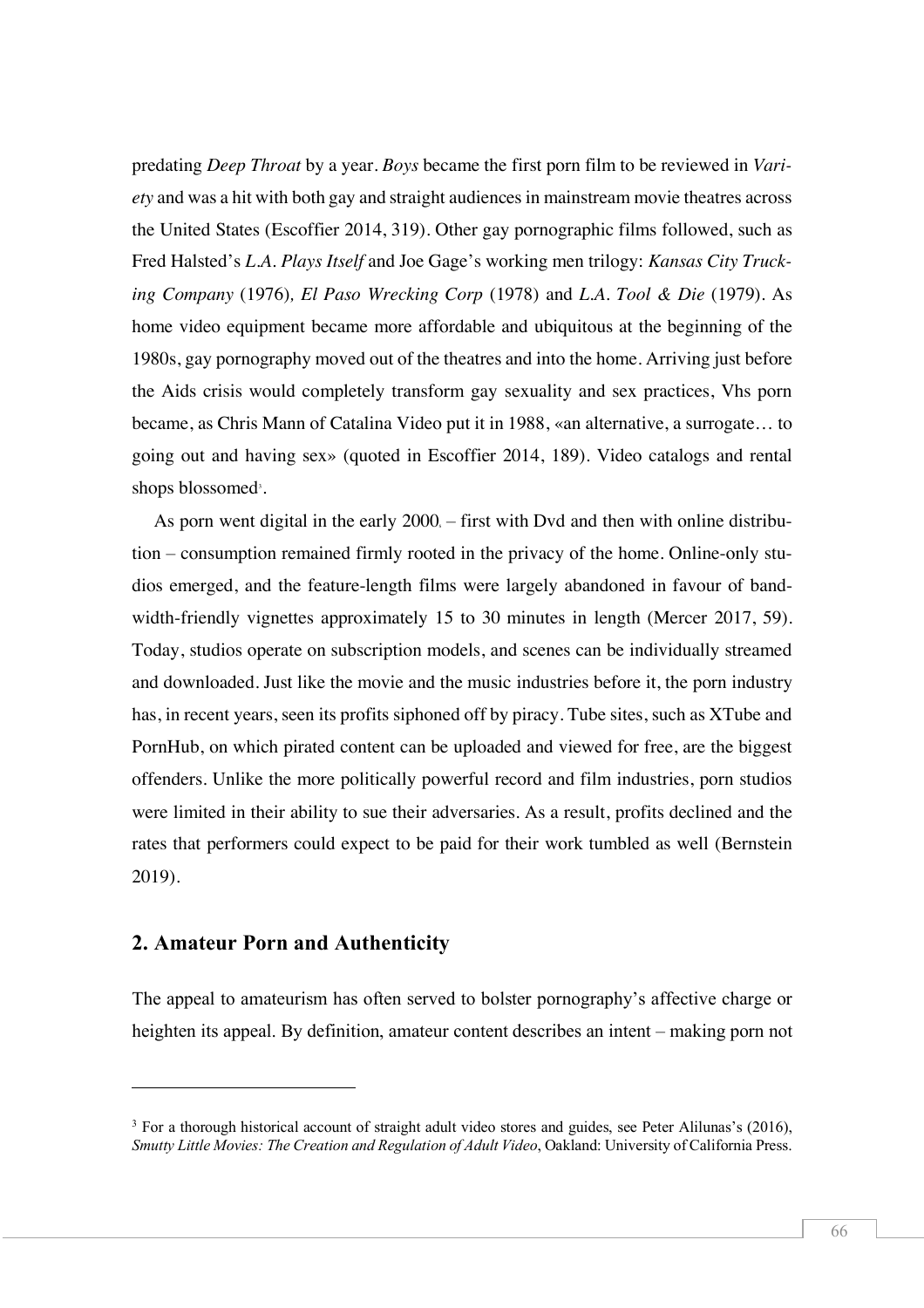for profit but «for the love of it» – and is often used to describe a visual style. Positioned in opposition to "professional" or commercial pornography, amateur porn often features shaky, handheld, or uninventive camera work, poor lighting, low image quality and untrained performers<sup>4</sup>. This, porn scholar Susanna Paasonen argues, helps to «enhance a sense of "truth" and authenticity that is central to the genre» (2011, 75). Calls for "truth" arguably gain an extra charge in pornography featuring gay men, because their sexuality is less represented across other media. John R. Burger suggests that while the technical quality of amateur videos may be lacking, they often contained remarkable performances that can be described as «visual autobiographies of the sexual tastes and desires of a usually private sector of gay men» (1995, 46). Social anthropologist Shaka McGlotten has argued that gay amateur productions, or "Diy porn," possess a vital force due to their participatory nature and their elements of self-representation (2013, 103). Even the earliest academic writing on gay pornography draws links between amateur production values and a sense of realism. In describing Curt McDowell's underground pornographic arthouse short *Loads* (1980) in his seminal article «Men's Pornography: Gay vs. Straight», Thomas Waugh praises the «spontaneity of camera twitches, the fragility of flares» and notes that the hand-held camera adds «the frisson of subjective angle». «Slickness takes away from desire» (1985, 35).

With the popularization and proliferation of amateur and reality as styles of commercial pornography, the amateur ethos of "doing it for the love of it" can no longer be automatically assumed. This conceptual murkiness is exacerbated by the fact that reality style pornography has been popularized, in large part, by studios such as Sean Cody and Corbin Fisher, who hire predominantly straight performers. While these studios cultivate an image of boyish camaraderie, they also draw a great deal of ire on gay porn fan blogs for hiring straight – or "gay-for pay" – performers who are often perceived as faking their pleasure and enjoyment and having sex on camera with other men solely for the money.

<sup>4</sup> See Shaka McGlotten, *Virtual Intimacies: Media, Affect, and Queer Sociality* (Albany: State University of New York Press, 2013); Susanna Paasonen, *Carnal Resonance: Affect and Online Pornography* (Cambridge: MIT Press, 2011); John R. Burger, *One-Handed Histories: The Eroto-Politics of Gay Male Video Pornography* (New York: Haworth, 1995); Ruth Barcan (2002), *In the Raw: 'Home-Made' Porn and Reality Genres*, in «Journal of Mundane Behaviour», vol. 3, n. , pp. 87-108.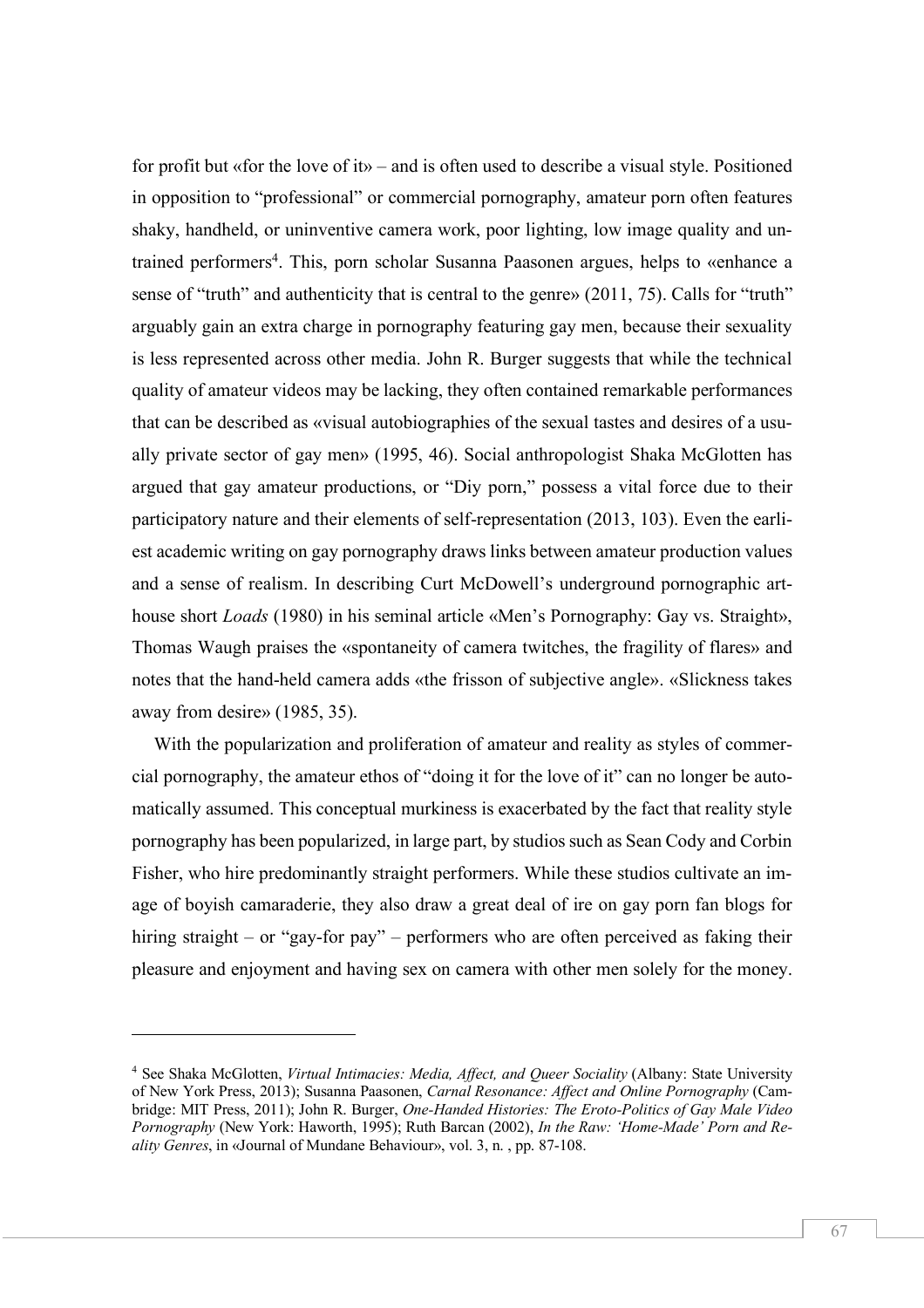Commenters on blogs such as *Str8UpGayPorn* and *WayBig* frequently scrutinize the performances of Sean Cody or Corbin Fisher models, noting that some performers do not appear to be fully erect, that they don't seem to be sexually engaged, or that the editing seems to obscure multiple takes, suggesting less-than-spontaneous action. As the amateur or reality style is no longer a guarantee, in itself, for authenticity, gay porn performers are often expected to perform authenticity on-set – a mode of performance that Heather Berg describes as both being oneself and wanting to be on set and shooting the scene – and, emphatically, being there not just for the money (2017, 671). Berg's research applies to gay reality porn scenes as well, namely the filming of before- or after-scene footage in which performers discuss their sexual history, their desire for their scene partners, their nervousness, or the pleasure they experience. Some performers in Berg's study found that sharing their "authentic" sexuality, or speaking truthfully about their experience, was more demanding than playing a role. Articulating consent and pleasure in a before – or after – scene interview is indeed an additional form of emotional labour; and while most performers Berg interviewed indicated that they appreciated the attention given to consent, they also acknowledged that sometimes they would prefer to simply shoot the scene and go home (*Ibidem*, 684).

### **3. Marketing and Managing Porn Personas on Social Media**

Social media and direct-to-consumer clip services have become especially important outlets for performers who wish to perform authenticity on their own terms. At the same time, each of the major social media platforms present particular challenges for adult performers, because they all have different regulations regarding nudity and sexual content. A panel titled «Premium Platforms: Finding the Next Level of Social Media Marketing» at the 2019 Adult Video News Adult Entertainment Expo in Las Vegas explored some of the challenges. The panelists, all women working in the adult industry who had achieved success in social media marketing, outlined the various rules and regulations that adult performers must navigate on social media. They named Twitter, Instagram, and Snapchat, respectively, as the most profitable platforms in that they provided the most clickthroughs to sign-up pages for subscription content or other online shopping pages. Each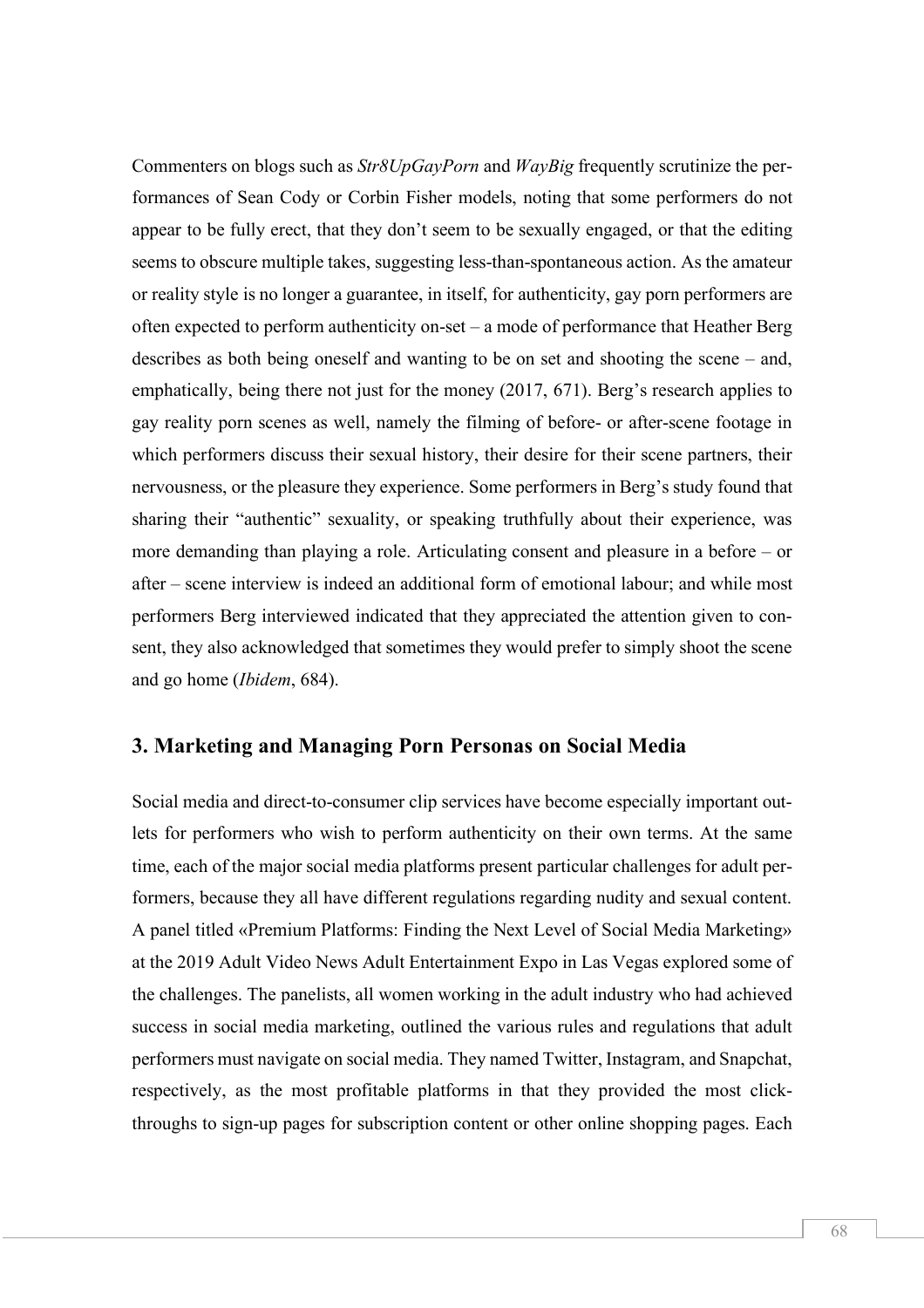platform, however, has markedly different regulations for "adult" content. Twitter, for example, will not allow nudity in one's profile image or cover image, and performers must choose the option to mark their content as "sensitive" to avoid being reported. Twitter was also identified as the most useful for generating and maintaining conversation and fan interactions, as the other platforms had much more limited commenting systems. Panelists also expressed reservations about Twitter's so-called shadow-banning, by which certain profiles are hidden from searches – especially adult profiles – making it difficult for fans to locate performers' feeds. Shadow banning was not in fact a targeted action by Twitter administrators but a combination of two separate processes. The first was a new setting which would show "sensitive content" in search, but it was disabled by default, making it impossible to locate certain profiles via search. The second was that Twitter marked certain accounts as sensitive and this was not always based on content. Rather, sometimes it was based solely on association: if you followed a number of accounts with so-called sensitive content, you might find your account marked sensitive as well.

Instagram was singled out as the most directly profitable platform. With Instagram, individuals can embed links in posts to shopping pages, but its shuttering of adult accounts and vague nudity policies were also a cause of anxiety and concern. A lack of clearly defined regulations about what constituted "nudity" meant that what kind of posts were acceptable or not was often a gamble. For example, posting an image of a naked butt was seemingly okay, but showing a butt crack was not allowed. One panelist discussed a rumour that there was an algorithm that measured the skin-to-clothing ratio of images and flagged posts that failed this modesty test. Instagram also does not allow links to sexually explicit webpages, so performers are unable to include links in their Instagram bios to direct fans to their porn or cam sites. This can be circumvented by adding a "swipe up" link in Instagram stories, although this feature is only available to profiles with more than 10,000 followers. Finally, adding certain hashtags such as such as #porn or #sex might result in your content or account getting flagged. Alternative tags for female performers might include #glamour or #cute. For gay men, these might include #gay, #instagay and #instahomo.

Snapchat's 10-second clip limitation meansthat if you wanted to upload a longer video clip you would have to first edit it into 10-second segments, which requires not only an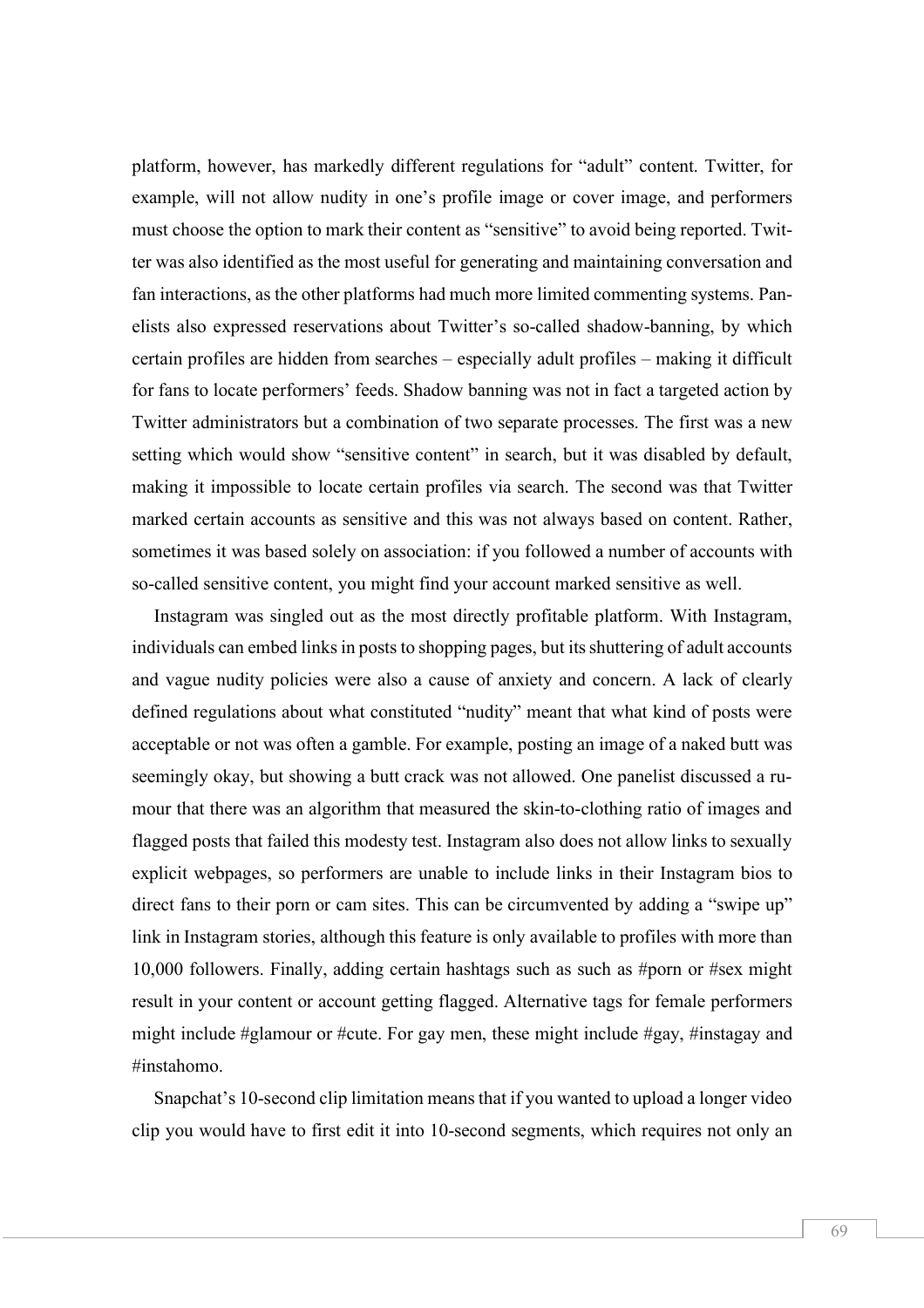extra step but separate video editing software. Snapchat also has a policy against nudity, although many performers post nude or explicit content, with the understanding that it will not be taken down if the account is private. Of course, with all of these platforms, the rules and regulations are subject to change at any time and in fact they often do.

As porn performers work to navigate these fuzzy but intricate systems of regulations for each social media platform, new industries are emerging to address social media management, especially for adult performers. Performer Alix Lovell, for example, has founded New Verticals Consulting, a firm dedicated to developing social media strategies specific to each platform, including how to plan and time posts and manage interactions, with the promise of growing one's social media presence and dramatically increasing interactions and engagements, metrics that are essential to a solid social media brand.

If this all sounds exhausting, emotionally as well as physically, it is. All of the panelists described managing their social media accounts as a full-time job – in addition to however many other full-time jobs they might have. And as much as these new social media consulting firms and agencies promise to alleviate some of the labour involved, one panelist cautioned that thinking of social media as a business was antithetical. Adult performer Harriet Sugarcookie, who runs a lifestyle blog and subscription site that produces its own adult content, claimed that performers are working in a new era: «We're in the age of amateur. [Social media] is not about pictures or hashtags; it's not a billboard. Porn isn't just about sex anymore. People are paying for a connection. Social media is a way to show people that you're real» (2008). Sugarcookie suggested that that porn lost its social aspect in the 1980s, when home video technology removed pornography from the public world of adult film theatres and brought it into the privacy of the home<sup>5</sup>. Pornography's social aspect can now be regained with social media. She encouraged performers to «think of [their] own brand as a person» (*ibidem*). Sugarcookie's comments, while earnest and sincere, highlight the role of emotional labour in building and sustaining fan engagement for the 21<sup>st</sup>-century adult performer. It is work that, importantly, has no clearly defined boundaries.

<sup>&</sup>lt;sup>5</sup> For a first-hand account of the socio-sexual encounters that often took place in adult theatres in Times Square, see Samuel R. Delany's *Times Square Red, Times Square Blue* (New York: New York University Press, 1999).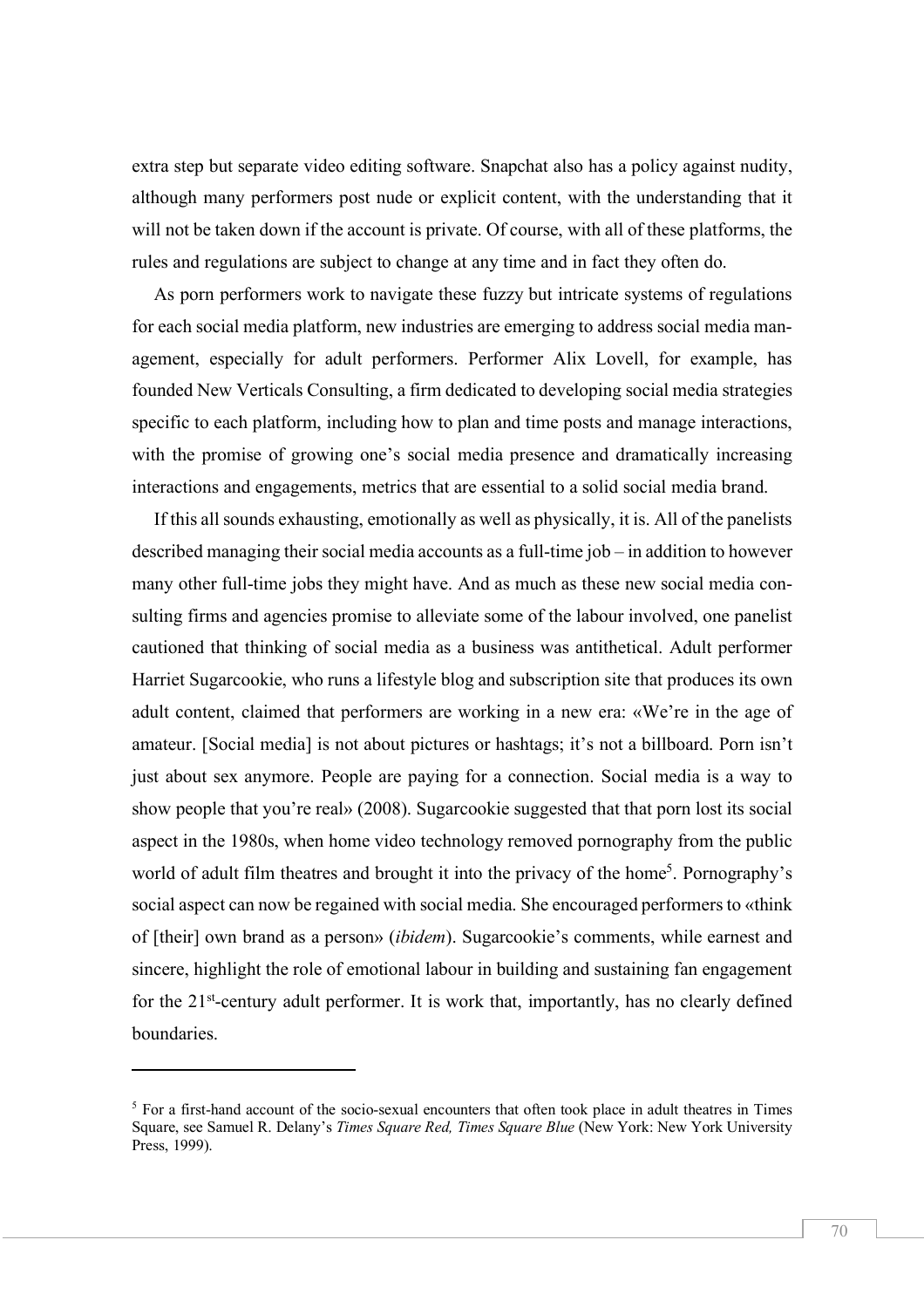#### **4. Subscription Intimacy, Collaborative Practice**

The *New York Times* article "How OnlyFans Changed Sex Work Forever" offers valuable insights into what I refer to as "subscription intimacy." Here, writer Jacob Bernstein features go-go boy and former New York City club scene fixture Matthew Camp. Camp, who made a name for himself as a dancer at downtown New York parties, had recently moved upstate to Hudson, New York, as a result of the crumbling club scene in the city. According to Camp, OnlyFans is basically «online go-go dancing» (quoted in Bernstein 2019). While there are videos of him dancing on his page, he is most likely referring to the vacillation between concealment and display that go-go dancing entails: his videos, most of which are only about one minute long, show Camp in his apartment, in his bed, in various stages of undress. In one video, he is in his bathroom wearing only a towel, still wet from the shower. He holds his phone out in front of him to display his body; he grabs his dick through his towel. In another video he is lying in bed, holding his phone in one hand and masturbating with the other. The videos are "amateur" both in technical skill and displays of intimacy: they are overexposed and shaky; and while the clips do not last long enough to capture his orgasm, we are alone with him in his bed.

Camp positions OnlyFans as a more appealing alternative to studio work, in which companies would own his videos forever and brand him as a porn star. While he eventually posted a penetrative sex scene to his OnlyFans, he waited nine months before doing so. In the interview, he does not elect to say how this is different from being a "porn star", but perhaps in the gig economy, where casual labour is framed as an appealing alternative to a stable profession or career (Ravenelle 2019, 6, 59), one only ever moonlights. Profession or not, Camp was able to leverage his more than half a million Instagram followers into a lucrative OnlyFans side hustle – a term that has come to mean «work performed for income supplementary to one's primary job» (Merriam Webster, *Side-Hustle*) 6. Camp

<sup>6</sup> Since Alton Sterling was murdered by police in Baton Rouge, Louisiana, in an altercation that stemmed from his side hustle of selling CDs outside a convenience store, several critics have commented on the racist double standard of earning money outside the law, particularly in regard to the gig economy: Uber drivers and Airbnb hosts can earn money in ways that, depending on the region, are technically illegal, while others (predominantly black men) are heavily criminalized for similar behaviour. See Badger (2016).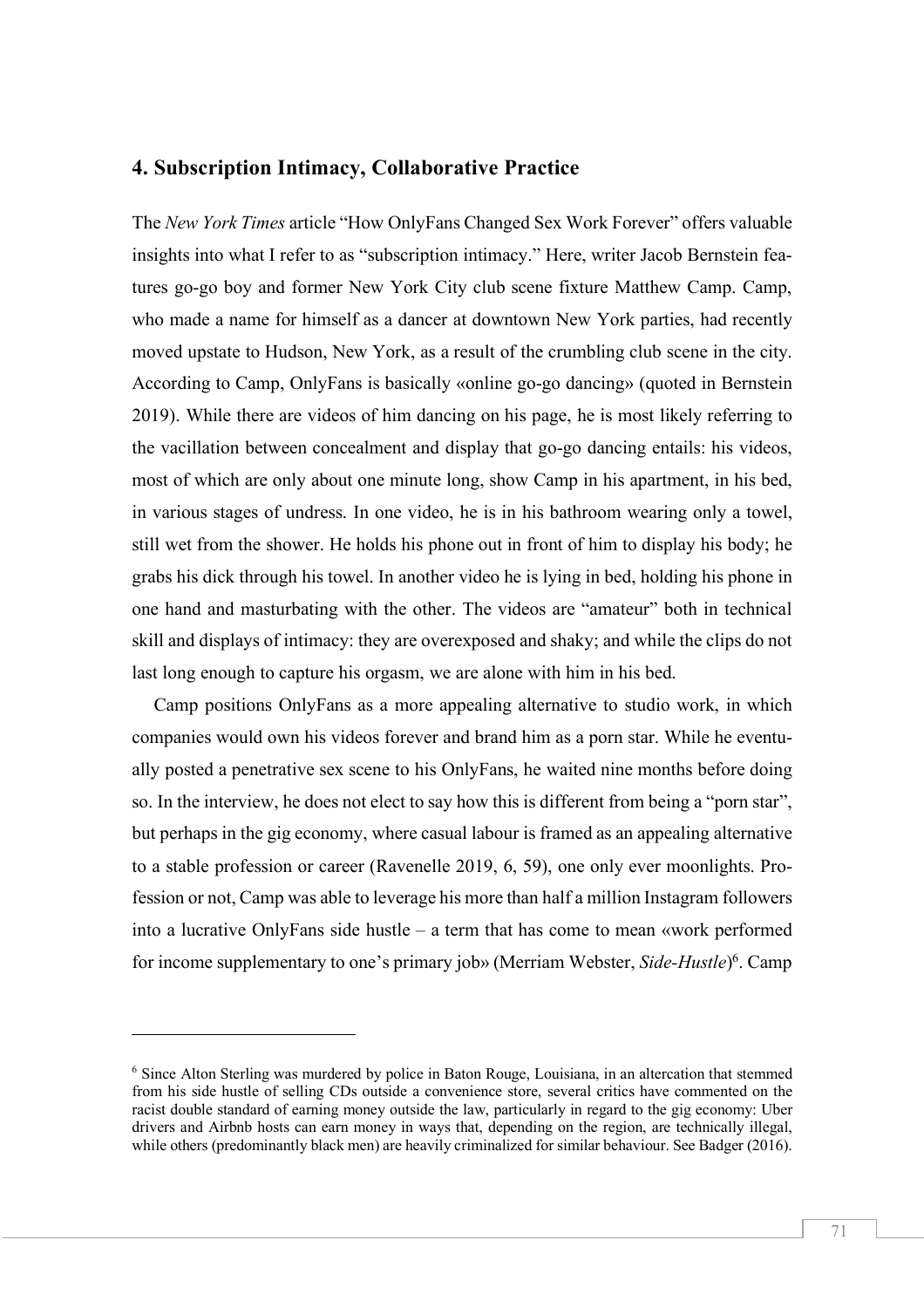regularly took home more than \$10,000 a month, according to Bernstein. In his interview, Camp highlights the distinctive affective structure of OnlyFans:

Tumblr was filled with the most extreme sexual experiences you could see… And I think a lot of people were turned off by that. It's not what they're looking for. They want more intimate experiences. They want a boyfriend experience. They want to fantasize about someone that they want to have sex with and not feel disgusted by it (quoted in Bernstein 2019).

While Camp's comment seems to be at odds with the ways in which many users experienced Tumblr before its 2018 ban on adult content,<sup>7</sup> particularly queer and genderdiverse users, his characterization of the supposed intimacy of subscription-based platforms as «a boyfriend experience» is notable. The "boyfriend" or "girlfriend" experience describes an encounter with a sex worker that is more affectionate and that might proceed, asthe name implies, like a non-paid encounter between two lovers. In *Temporarily Yours: Intimacy, Authenticity and the Commerce of Sex*, Elizabeth Bernstein describes a Firl-Friend Experience (Gfe) as one that stands in stark contrast to a quick session with a client that would include one or more of the basic acts to reach a climax, and little else. A Gfe session might include, for example, lengthy foreplay, perhaps with kissing (which is often out of bounds for many sex workers), activities where the client attempts to please the sex worker as opposed to her solely pleasing him, and may conclude with a period of cuddling and closeness (126). Girlfriend experiences are characterized by authenticity, or what Elizabeth Bernstein refersto as «bounded authenticity»: a variation of sexual labour, which includes the sale and purchase of authentic emotional and physical connection (Ivi, 103). While both of these terms refer to in-person interactions, extending them to the virtual seems natural. A "boyfriend experience" via subscription messaging could potentially replicate the intimacy between two in-person lovers and would still be governed by

<sup>7</sup> For an account of queer and gender-diverse users' use of the platform in discovering their sexuality, and their responses to the ban, see Paul Byron, *'How could you write your name below that?' The queer life and death of Tumblr*, «Porn Studies», doi: 10.1080/23268743.2019.1613925.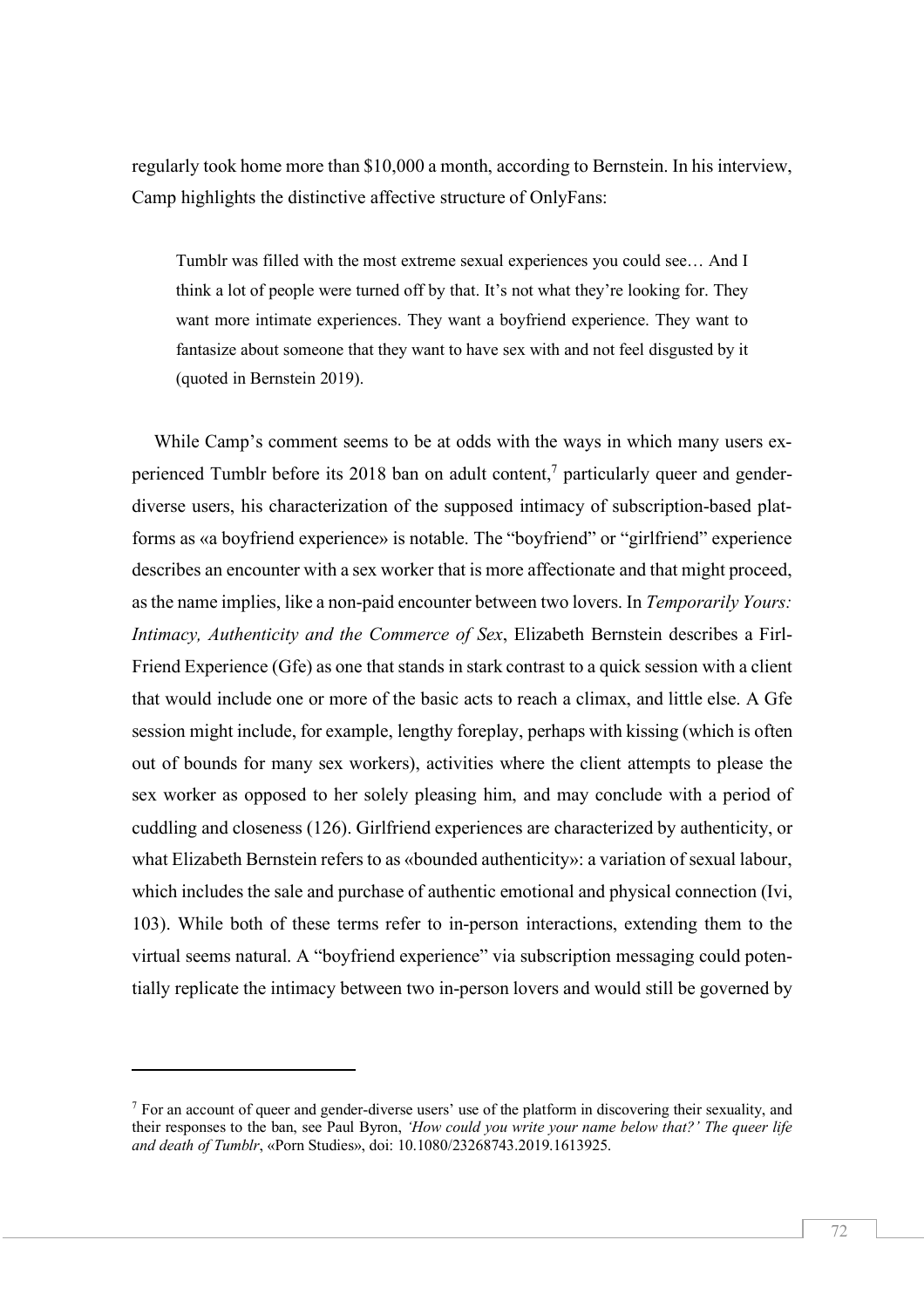the rules of exchange: when one's subscription lapses so, too, does one's messaging capabilities and the intimacy it may have provided.

My original response to OnlyFans and other similar platforms was that it seemed to be yet another player in today's gig economy, one characterized by apps such as Uber and TaskRabbit, where workers are considered contract employees and are therefore are not eligible for employee benefits or protections<sup>8</sup>. In the neoliberal state, where the responsibility for well-being is shifted away from the state and back to the individual (Harvey 2005, 76), OnlyFans appeared to be another tool that called on individuals to take it upon themselves to solve the larger structural problems facing the porn industry, including fewer scenes and lower scene rates. It also seemed like yet another form of social media engagement that was rapidly becoming essential to the job of being a porn star. But many performers seem pleased with these direct-to-consumer models. Female porn performer Casey Calvert, speaking to «BuzzFeed News», noted that direct-to-consumer content now accounts for 50 percent of her income (Montgomery 2018) and performer Chanel Santini claimed that the income from her OnlyFans eliminated the need for escort work (Bernstein 2019). These platforms also integrate nicely with existing social media strategies. They provide feed content that models can link to their paid platforms, helping them monetize their otherwise non-monetized social media feeds. While Instagram doesn't allow links to porn sites in bios, OnlyFans and JustFor.Fans links have yet to be blocked. Performers can thus post tamer or censored versions of their OnlyFans content in their stories and add swipe-up links that bring fans directly to their subscription sites.

Direct-to-consumer platforms are also creating new opportunities for content producers to collaborate. Griffin Barrows began his porn career at ChaosMen before moving on to Men.com and other high-profile mainstream studios. At nearly 200,000 Twitter followers, Barrows's OnlyFans has become quite prolific. He regularly posts videos of himself having anonymous sexual encounters, filming his partners from the neck down. In addition, he also creates content with fellow porn stars that each of them can offer on their individual subscription accounts. For example, Barrows turned a visit to friend and fellow

<sup>8</sup> Of course, the gig economy predates the apps that have helped it proliferate – exotic dancers, for example, have been successfully winning lawsuits against clubs that illegally classified them as independent contractors for more than twenty years. See Grant (2012).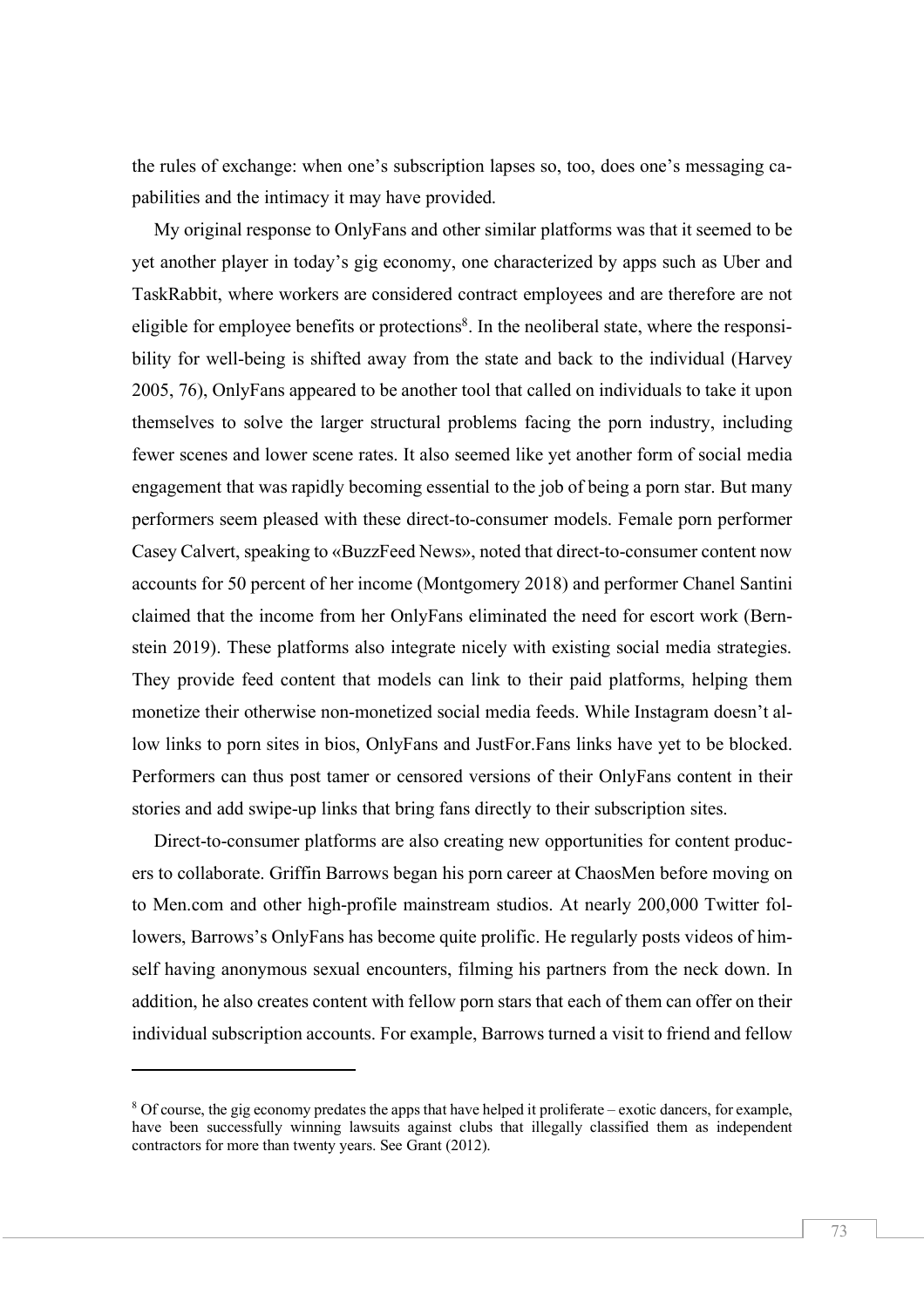porn performer Gabriel Cross in London into multiple videos that they could each offer on their subscription accounts. He posted one video of himself and Cross kissing, which was posted to both of their Twitter accounts; one video of the two of them kissing and masturbating together; a three-way scene with Jonas Jackson; and an orgy scene that was uploaded in four parts with fellow porn stars Jackson, Josh Moore, and escort and Only-Fans/JustFor.Fans model Diggory. The 52-minute orgy scene, edited together from multiple angles and from multiple smartphones, resulted in four videos that each of the five performers could post on both their OnlyFans and JustFor.Fans accounts.

Both OnlyFans and JustFor.Fans also include messaging options, and thus paying subscribers can interact via text with content producers. JustFor.Fans has a robust text messaging service, which charges users \$1 to send Sms messages, \$2 to send or receive photos, and \$5.99 to send or receive videos, with non-subscriber rates being 20% higher. Some performers advertise these messaging options as the only way to reach them  $-\alpha I$ only answer OnlyFans messages: subscribe to chat with me» – therefore monetizing engagement or only engaging with paying customers. There is also a practice of posting screenshots of direct messages on social media as proof of the quality of the content and demonstration of (paid or subscription) engagement. Fitness model Andrea Moscon, who was also one of the models on the Box Thailand trip, routinely posts screenshots of his OnlyFans messages. In one screenshot, a fan tells Moscon that he has just subscribed and rates a poolside video with a string of emojis – flame, flame, heart eyes, water drops – with the last presumably signifying either the user's or Moscon's climax. In another screenshot, a subscriber writes «I thought you were only posting fitness pictures on your onlyfans… I was surprised. Before I followed your public life and now, I can see more of my idol. It's great my friend.» In his response, Moscon mirrors the subscriber's familiar language telling him to «Keep following to discover more, my friend!».

Finally, much direct-to-consumer content offers a fantasy of attainability that was first articulated in the beginning of the amateur porn boom of the 1990s. Not only are porn stars having sex with each other in collaborative content sharing practices, they are also having sex with "regular" people and posting these videos as well. Porn star Austin Wolf, for example, posts videos of anonymous encounters in gay male cruising areas. Griffin Barrows annotates his posts about where he met his scene partner – the gym, Grindr,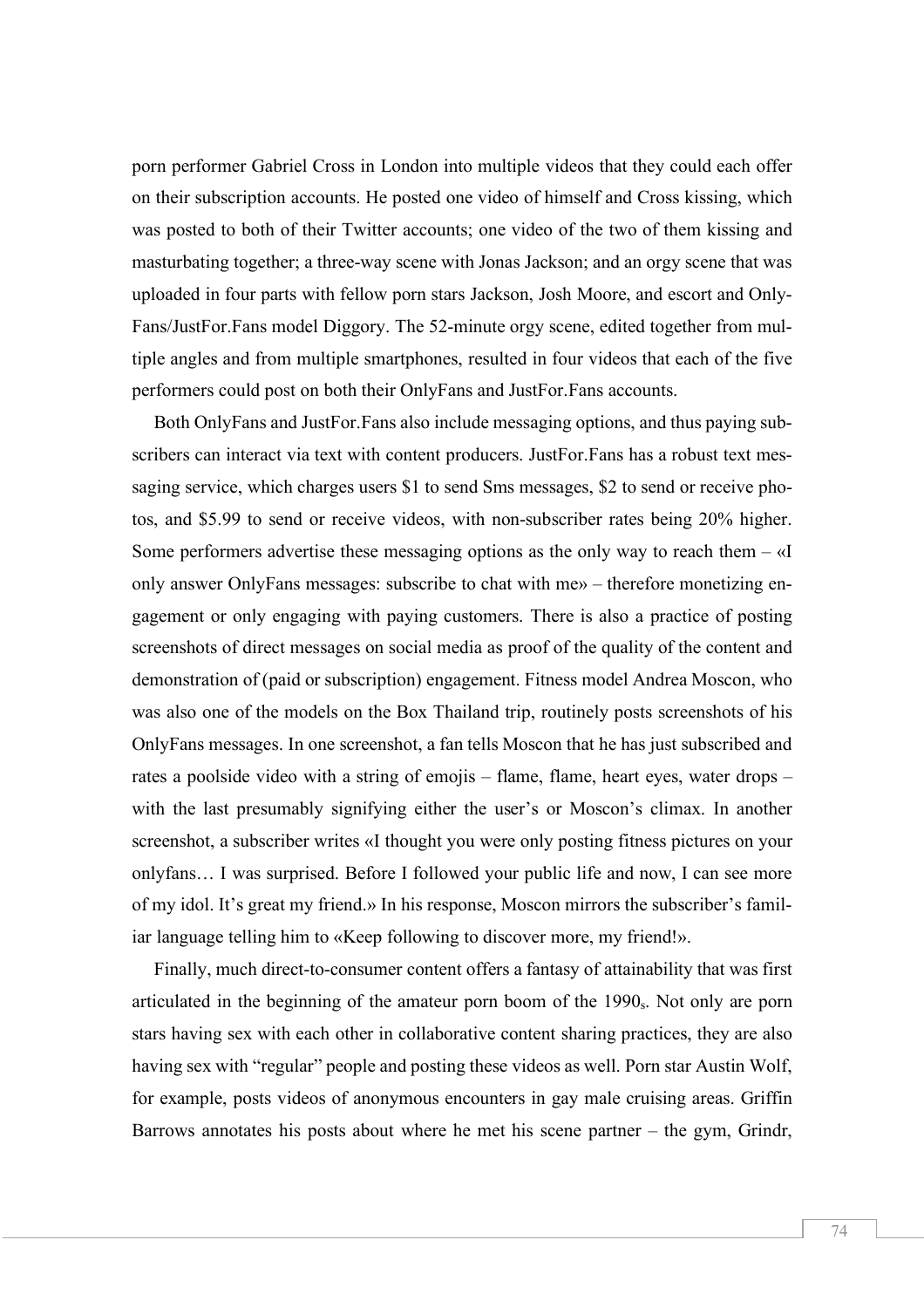social media – advertising hissexual availability to those outside the porn world. In a solo clip posted to his JustFor.Fans, Barrows recorded himself masturbating on his couch while speaking directly to the camera he is holding in his hand. He tells viewers that he has been enjoying producing his own content more so than studio work and expresses his preference for making these "real" videos with "real" guys, essentially articulating the very definitions of amateur pornography. In this particular video clip he speaks directly to the viewer – "stroke your cock with me" – describing how he likes to cuddle and spoon after a sexual encounter. This mode of direct address, personal revelations, and statement of sexual availability combine to offer a spectacularly intimate display.

#### **5. Re-gendering Emotional Labour**

In *The Managed Heart*, Hochschild describes emotional labour in gendered terms, as something that is more important for women than for men (162-163). Although she acknowledges that both men and women do emotional work, she estimated at the time of her writing that one half of American women had jobs that called for emotional labour (Ivi, 11). But more than this, characteristically "feminine" qualities, such as being the supportive mother or the sexually attractive mate, had increasingly come under company management (Ivi, 182).

Although gay porn stars might not "mother" their clients in the traditional sense of the word, they do have to manage their feelings and provide support in terms of social media interactions or direct messaging. In addition to this, they make themselves available sexually in ways that performing in a more traditional, studio-produced porn scene does not necessarily require or enable. This may mean responding to sexual messages or inducing (or pretending to induce) feelings of arousal or sexual attraction to paying clients who send them photos or videos of themselves. While cisgender men performing traditionally "feminine" emotional labour is not inherently subversive or progressive, it does provide a counterpoint to the hypermasculine bodies they are often required to cultivate to work in the porn industry.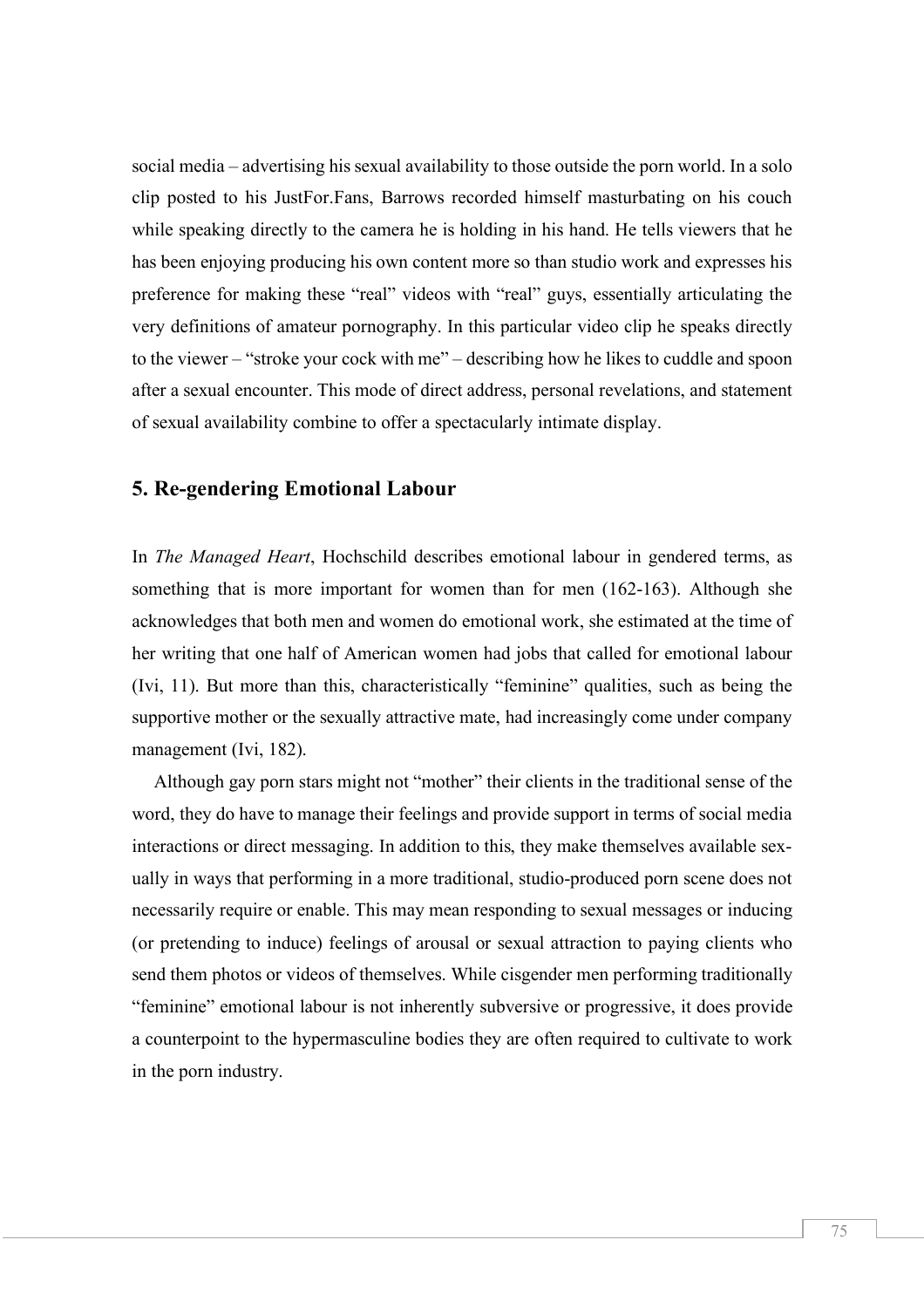Direct-to-consumer subscription platforms complicate our understandings regarding porn and labour, as well as discourses of authenticity and intimacy. Given the rapid transformation of the adult industry over the past decade, as the studio system has waned and more and more performers are engaging in the sexual "gig economy", it is unclear if this mode of production is one that will last and remain profitable in the face of piracy. (As it stands now, much OnlyFans and JustFor.Fans content ends up on PornHub and other streaming/downloading sites). It is also uncertain if these sites will simply get absorbed into or pushed out by one of the existing porn conglomerates. PornHub, for example, has already launched a clips-for-sale platform called Modelhub, with a subscription model apparently in the works (Montgomery 2018). It also remains to be seen if those currently earning large sums from their subscriptions will remain in this line of work for an extended period of time. Hochschild noted that many of the flight attendants in her study had difficulty in their personal lives because of overuse of qualities that are traditionally reserved for personal relationships (2012, 182-183); and performer Steven Land described regaining some of the 150 subscribers he had lost after failing to post for 5 consecutive days as a «laborious, personalized process» (quoted in Montgomery 2018). Perhaps, as with many other emotionally laborious jobs, direct-to-consumer porn content producers will burn out. But in an industry where most workers are already contract workers, another gig – one that affords opportunities for collaborative practice and can serve to monetize their required social media engagement – can be seen as a welcome addition for now.

#### **References**

- Alilunas, P. (2016), *Smutty Little Movies: The Creation and Regulation of Adult Video*, Oakland, University of California Press.
- Badger, E. (2016), *Alton Sterling, Eric Garner and the Double Standard of the Side Hustle*, in «The Washington Post», 7 July, https://www.washingtonpost.com/ news/wonk/wp/2016/07/07/alton-sterling-eric-garner-and-the-double-standard-ofthe-side-hustle/.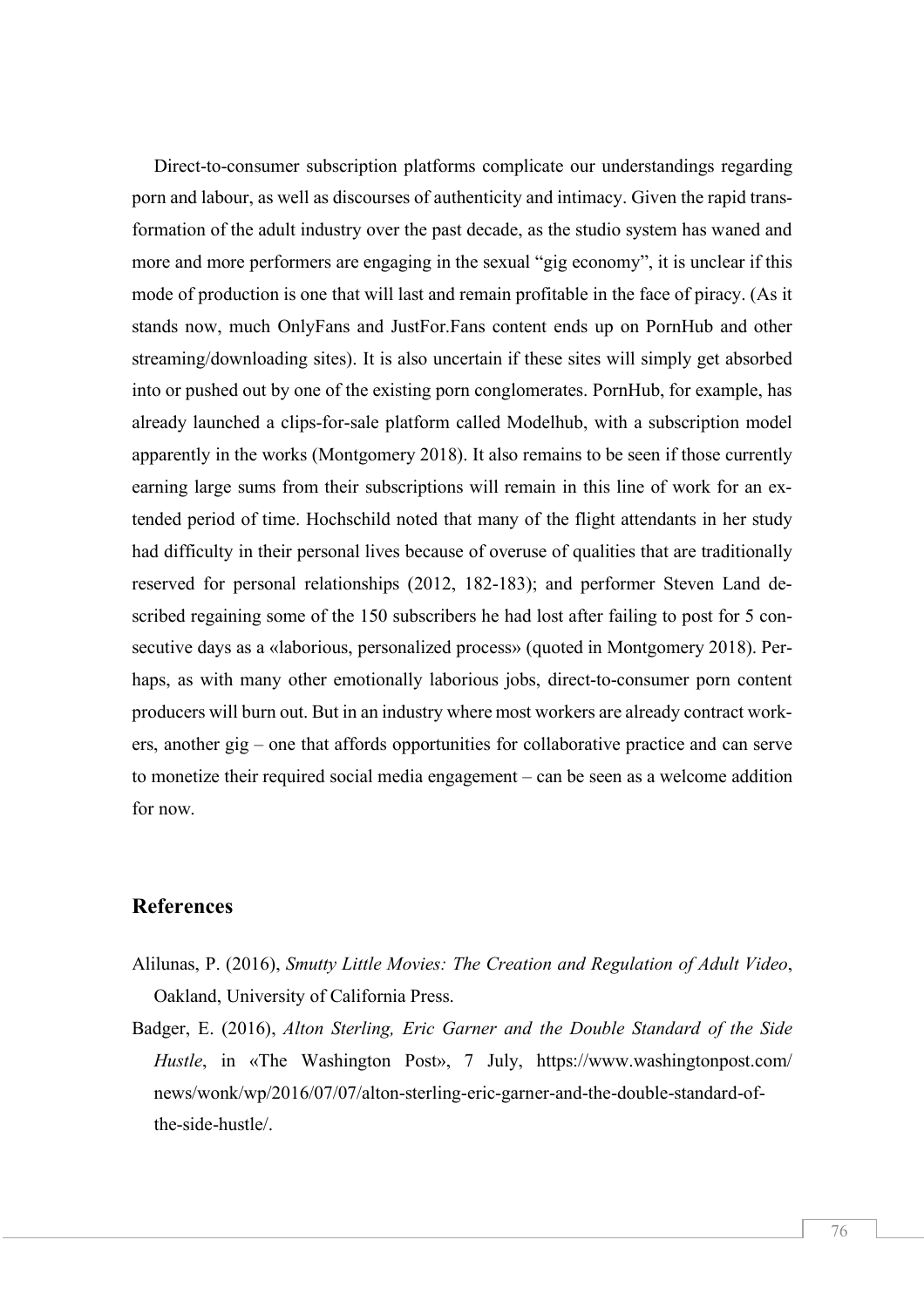- Barcan, R. (2002). *In the Raw: 'Home-Made' Porn and Reality Genres,* in «Journal of Mundane Behaviour», vol. 3, n. 1, pp. 87-108.
- Berg, H. (2017), *Porn Work, Feminist Critique, and the Market for Authenticity*, in «Signs: Journal of Woman in Culture and Society», vol. 42, n. 3, pp. 669-692.
- Bernstein, E. (2007), *Temporarily Yours: Intimacy, Authenticity and the Commerce of Sex*, Chicago, University of Chicago Press.
- Bernstein, J. (2019), *How OnlyFans Changed Sex Work Forever*, in «The New York Times», 9 February, https://www.nytimes.com/2019/02/09/style/onlyfans-porn-stars. html.
- Burger, J.R. (1996), *One-Handed Histories: The Eroto-Politics of Gay Male Video Pornography*, New York, Haworth.
- Byron, P. (2019), *How could you write your name below that?. The queer life and death of Tumblr*, in «Porn Studies», vol. 21, June, doi: 10.1080/23268743.2019.1613925.
- Chapkis, W. (1997), *Live Sex Acts: Women Performing Erotic Labor*, New York, Routledge.
- Delany, S.R. (1999), *Times Square Red, Times Square Blue*, New York, New York University Press.
- Di Lauro, A. and Rabkin, G. (1976), *Dirty Movies: An Illustrated History of the Stag Film, 1915-1970*, New York, Chelsea House.
- Escoffier, J. (2014), *Beefcake to Hardcore: Gay Pornography and the Sexual Revolution*, in Schaefer, E. (ed.), *Sex Scene: Media and the Sexual Revolution*, Durham, NC: Duke, pp. 319-347.
- Grant, D. (2019), *Box Menswear set to host the ultimate models party in Thailand*, in «*Queerty.com*» 22 February, https://www.queerty.com/box-menswear-set-hostultimate-models-party-thailand-20190222.
- Grant, M.G. (2012), *Organized Labor's Newest Heroes: Strippers*, in «The Atlantic», 19 November, https://www.theatlantic.com/sexes/archive/2012/11/organized-laborsnewest-heroes-strippers/265376/.
- Harvey, D. (2005), *A Brief History of Neoliberalism*, Oxford, Oxford Univeristy Press.
- Hochschild, A.R. (2012), *The Managed Heart*, 3rd. Edition, Berkeley, University of California Press.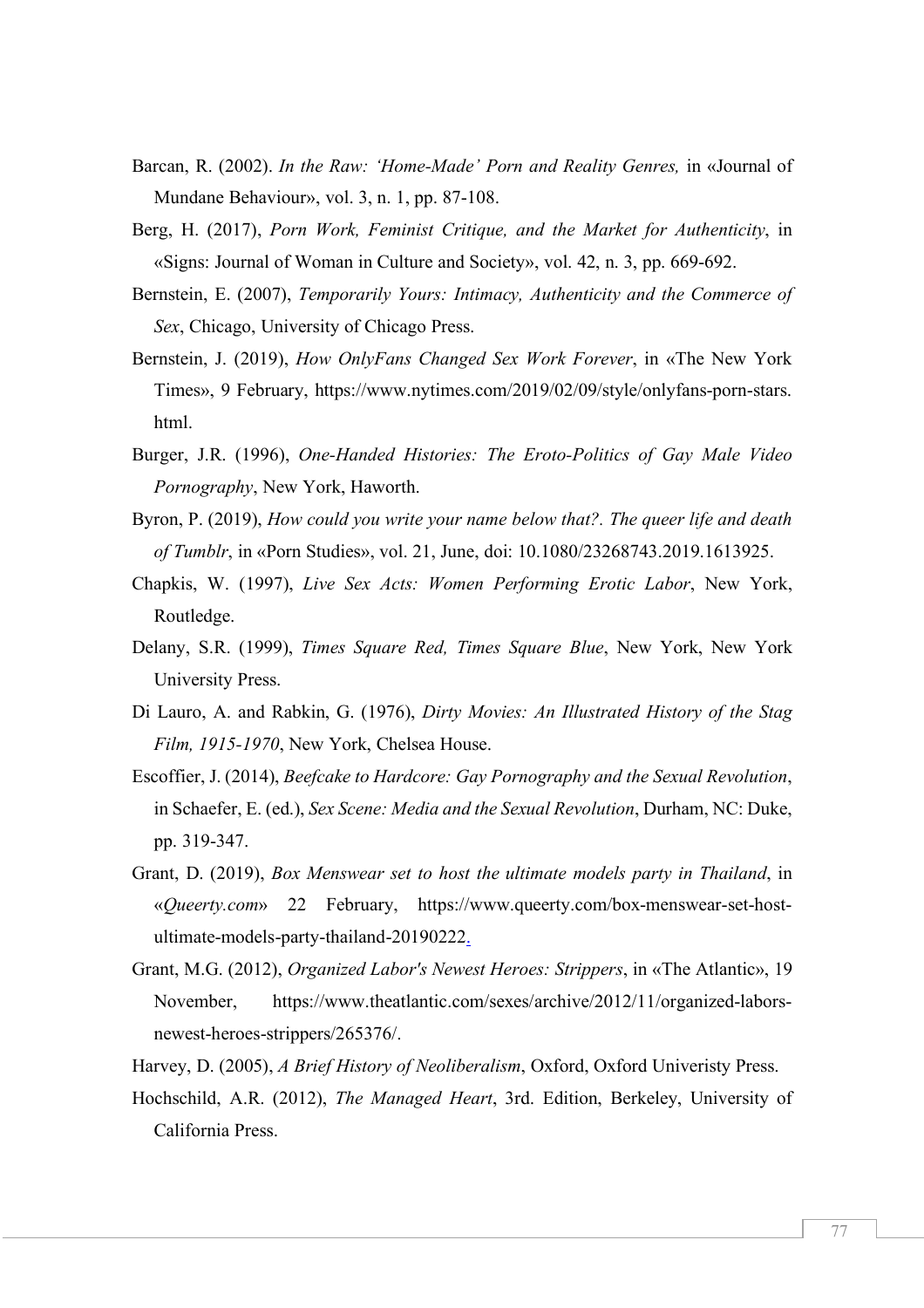- McGlotten, S. (2013), *Virtual Intimacies: Media, Affect, and Queer Sociality,* Albany State, University of New York Press.
- Mercer, J. (2017), *Gay Pornography: Representations of Sexuality and Masculinity*. London, I.B. Tauris.
- Merriam Webster (n.d.), *Words We're Watching: Thirst Trap*, https://www.merriamwebster.com/words-at-play/what-is-a-thirst-trap.
- Merriam Webster (n.d.), *Words We're Watching: The Origins of Side-Hustle,* https:// www.merriam-webster.com/words-at-play/words-were-watching-side-hustle.
- Montgomery, B. (2018), *Porn Stars Are Getting Personal to Combat Piracy,* «BuzzFeed News»*,* 24 July, https://www.buzzfeednews.com/article/blakemontgomery/pornpornhub-mindgeek-girlfriend-experience.
- OnlyFans.com*.* (2019), *FAQs*. https://onlyfans.com/faq/.
- Paasonen, S. (2011), *Carnal Resonance: Affect and Online Pornography*, Cambridge, Mit Press.
- Parham, J. (2019), *When Influencers Switch Platforms—and Bare It All*, in «Wired», 19 August, https://www.wired.com/story/culture-fan-tastic-planet-influencer-porn/.
- Ravenelle, A. (2019), *Hustle and Gig: Struggling and Surviving in the Sharing Economy*, Oakland, University of California Press.
- Sugarcookie, H. (2019), *Premium Platforms: Finding the Next Level of Social Media Marketing*, Seminar at the Adult Entertainment Expo, Las Vegas, NV, 23 January.
- Thanthong-Knight, R. (2019), *Thailand's Tourism Industry Looks to Cash in on Same-Sex Partner Law*, «Bloomberg», 12 March, https://www.bloomberg.com/news/ articles/2019-03-12/thailand-s-tourism-industry-looks-to-cash-in-on-same-sex-law.
- Van Jaarsveld, D and Poster, W. (2013), "Call Centers: Emotional Labor Over the Phone", in Grandey, A., Diefendorff, J., Rupp, D. (eds.), *Emotional Labor in the 21st Century: Diverse Perspectives on the Psychology of Emotion Regulation at Work,* New York, Routledge, pp. 153-173.
- Waugh, T. (1985), *Men's Pornography, Gay vs. Straight*, in «Jump Cut», n. 30, pp. 30- 35.
- Waugh, T. (1996), *Hard to Imagine: Gay Male Eroticism in Photography and Film from Their Beginnings to Stonewall,* New York, Columbia University Press.